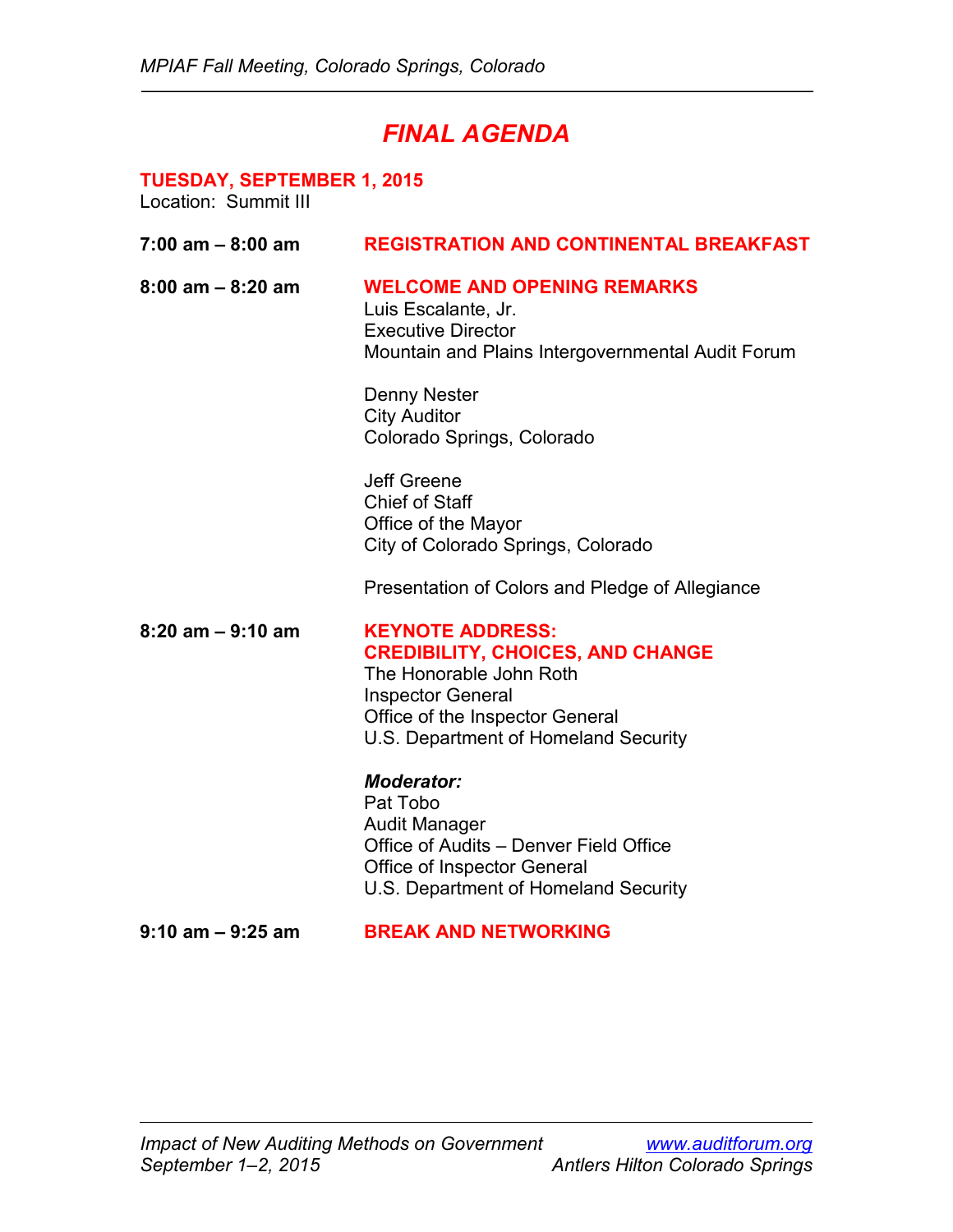## **TUESDAY, SEPTEMBER 1, 2015 (CONTINUED)**

Location: Summit III

# **9:25 am – 11:05 am PANEL SESSION: INFORMATION TECHNOLOGY AUDITING, CRITERIA, AND TOOLS**

Matt Devlin, Deputy State Auditor Colorado Office of the State Auditor

Stephen E. Coury, Chief Information Security Officer Technology Services/Information Security City and County of Denver

Rhonda Plantenga, Director BKD, LLP

Angela Thorpe Chief Information Security Officer U.S. Air Force Academy

#### *Moderator:*

Dale Rickard Information Systems Audit Supervisor Office of the City Auditor City of Colorado Springs, Colorado

#### **11:05 am – 11:20 am BREAK AND NETWORKING**

**11:20 am – 12:10 pm GAO'S HIGH RISK LIST: THE WHO, THE HOW, AND THE WHY** Bill Reinsberg

Assistant Director Strategic Issues (SI) U.S. Government Accountability Office

#### *Moderator:*

Susan Quinlan Assistant Director, Field Operations Denver Field Office U.S. Government Accountability Office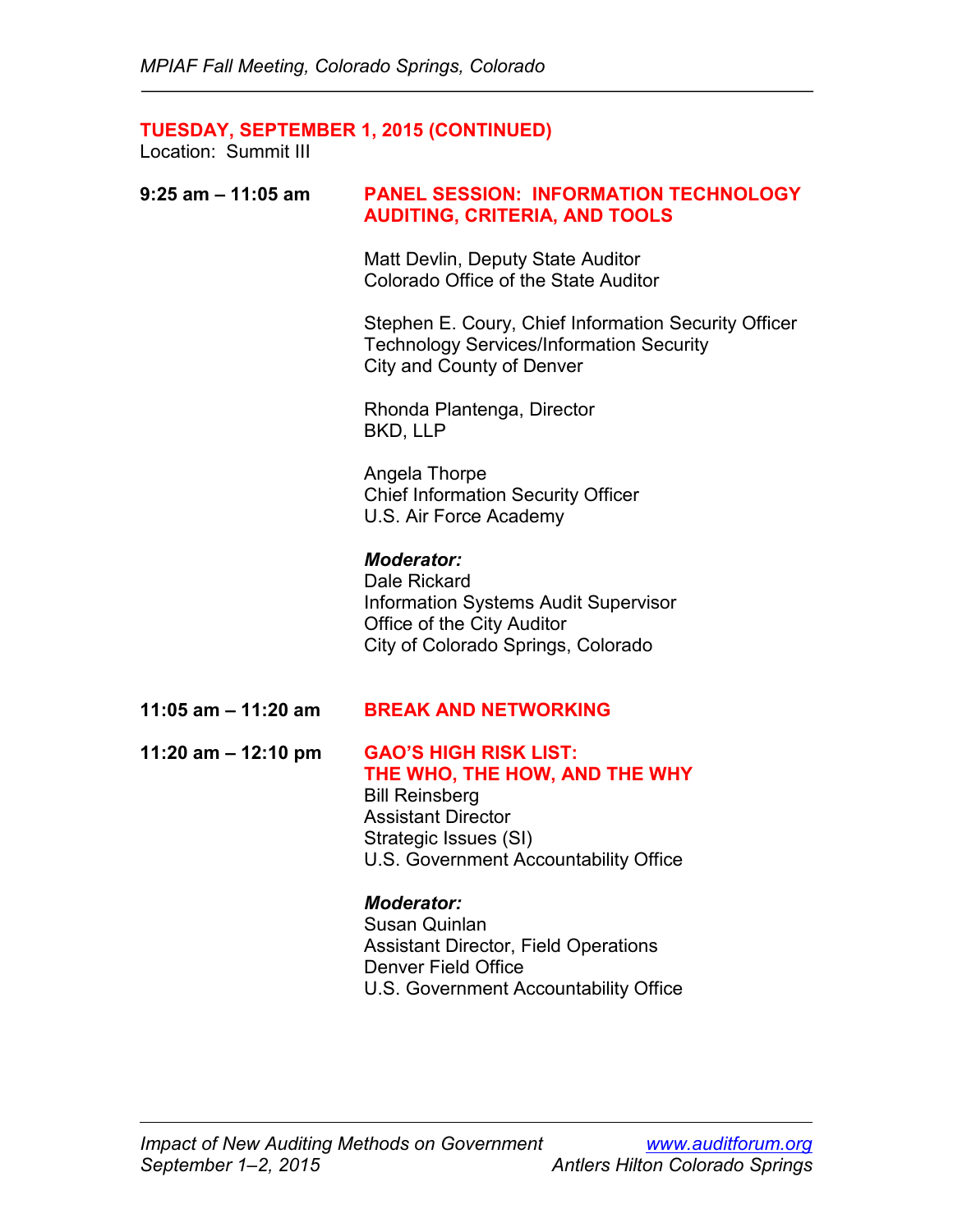# **TUESDAY, SEPTEMBER 1, 2015 (CONTINUED)**

Location: Summit III

| 12:10 pm $-$ 1:30 pm | <b>LUNCH</b><br>Location: Summit I & II                                                                                     |
|----------------------|-----------------------------------------------------------------------------------------------------------------------------|
| 1:30 pm $-$ 2:20 pm  | <b>PROFESSIONAL AND PERSONAL INTEGRITY -</b><br><b>DO THEY MATTER TO AUDITORS?</b><br><b>Brigadier General Malham Wakin</b> |

Emeritus Professor Department of Philosophy U.S. Air Force Academy

#### *Moderator:*

Jackie Rowland Assistant City Auditor Office of the City Auditor City of Colorado Springs, Colorado

### **2:20 pm – 2:35 pm BREAK AND NETWORKING**

**2:35 pm – 3:25 pm DAMAGE CONTROL IN A HACK CRAZED WORLD** David Ashley Director, IT Audit Section Office of the State Auditor

# *Moderator:*

State of Mississippi

Susan Quinlan Assistant Director, Field Operations Denver Field Office U.S. Government Accountability Office

#### **3:25 pm – 3:40 pm BREAK AND NETWORKING**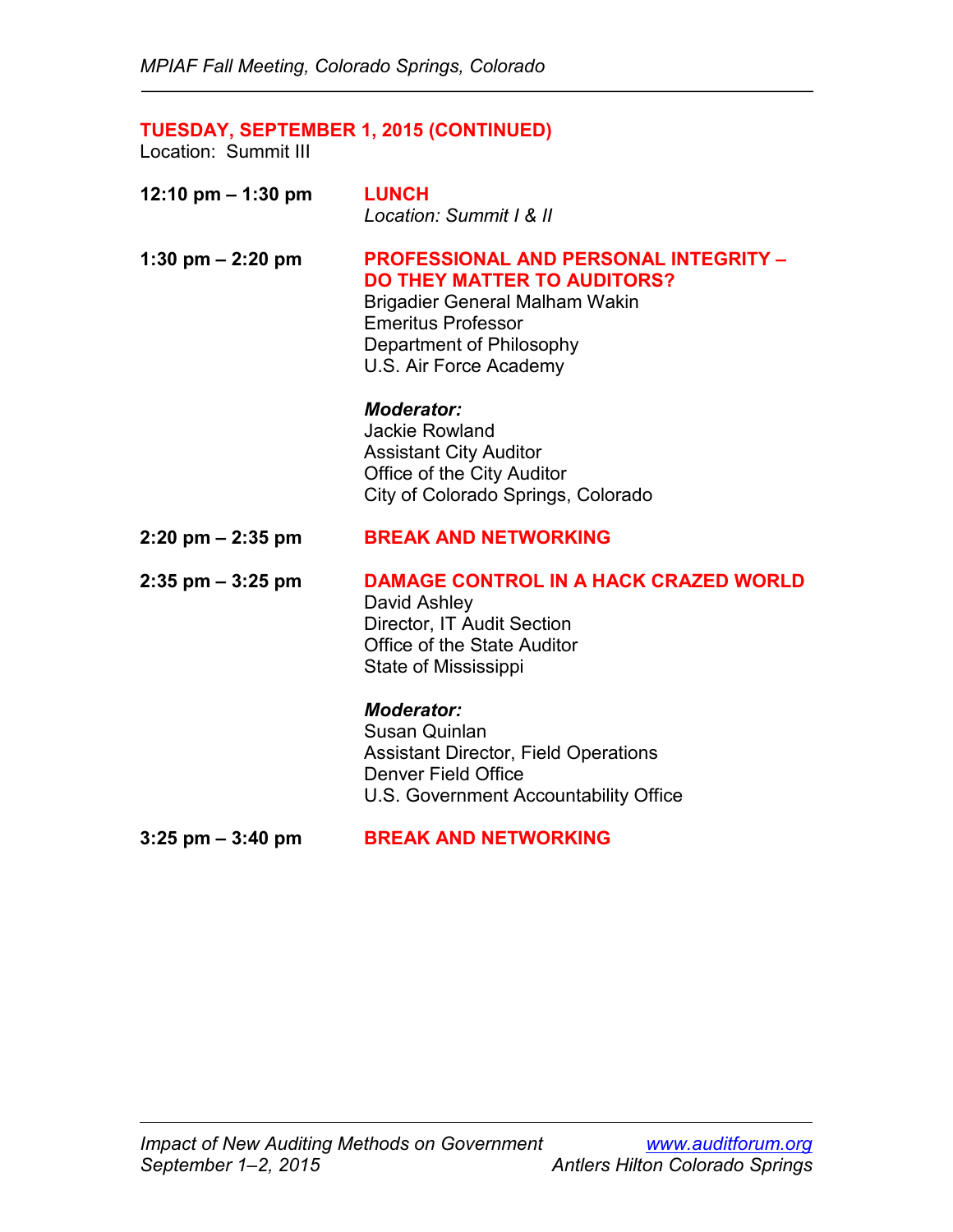# **TUESDAY, SEPTEMBER 1, 2015 (CONTINUED)**

| $3:40 \text{ pm} - 4:30 \text{ pm}$ | <b>LAW ENFORCEMENT PERFORMANCE AUDITING:</b><br><b>DPD POLICE RESPONSE AND DSD JAIL</b><br><b>OPERATIONS</b><br><b>Marcus Garrett, Audit Supervisor</b><br>Rudy Lopez, Lead Auditor<br>Kelsey Yamasaki, Data Analyst<br>Office of the Auditor<br>City and County of Denver |
|-------------------------------------|----------------------------------------------------------------------------------------------------------------------------------------------------------------------------------------------------------------------------------------------------------------------------|
|                                     | <b>Moderator:</b><br>John Carlson<br><b>Deputy Director of Audit Services</b><br>Office of the Auditor<br>City and County of Denver                                                                                                                                        |
| $4:30$ pm                           | <b>ADJOURNMENT</b>                                                                                                                                                                                                                                                         |
| $5:00 - 7:00$ pm                    | <b>NETWORK RECEPTION</b><br>Location: The Mining Exchange Hotel - Courtyard                                                                                                                                                                                                |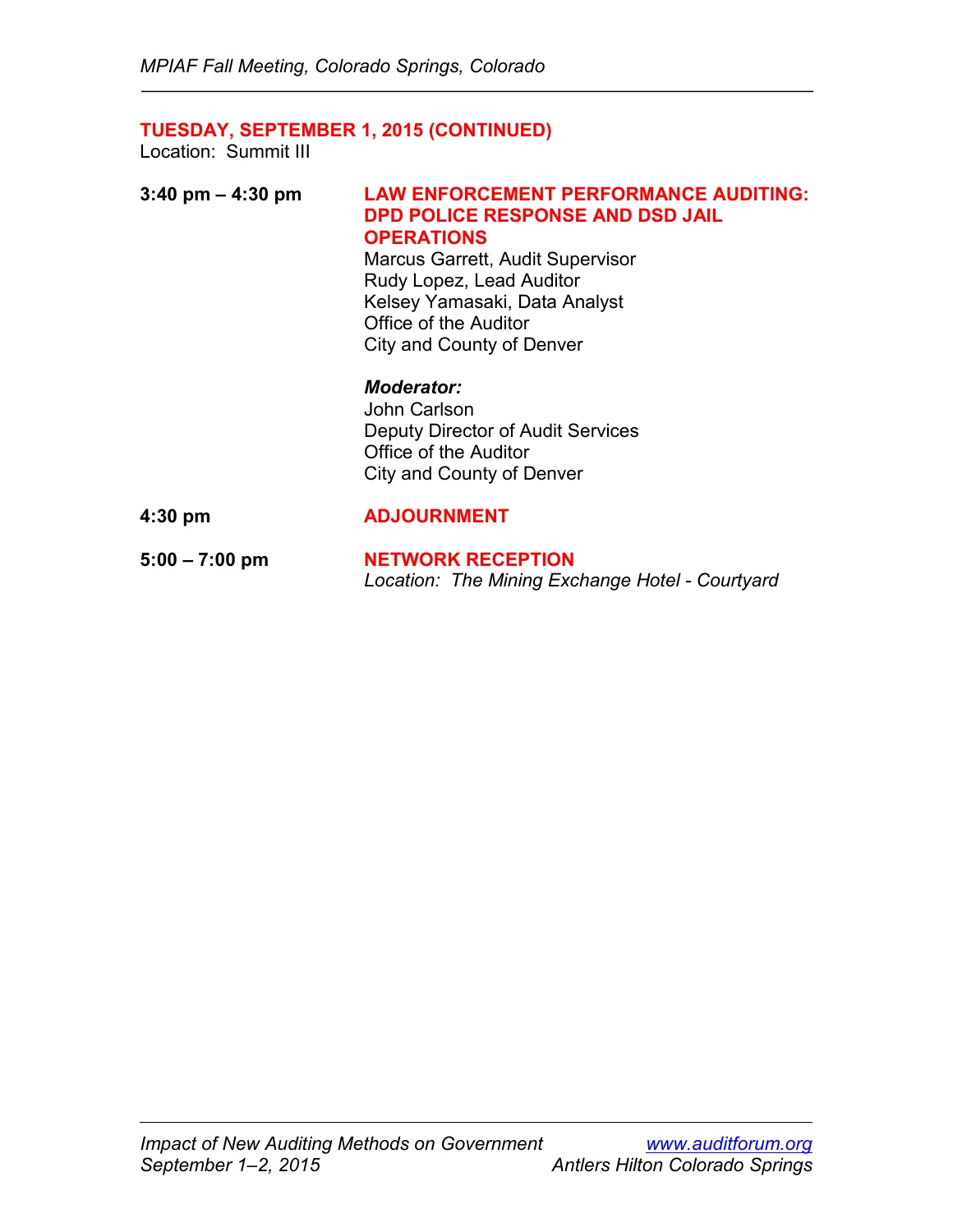# **WEDNESDAY, SEPTEMBER 2, 2015**

| $7:00$ am $-8:00$ am  | <b>CONTINENTAL BREAKFAST</b>                                                                                                                                                                |
|-----------------------|---------------------------------------------------------------------------------------------------------------------------------------------------------------------------------------------|
| $8:00$ am $-8:50$ am  | <b>KEYNOTE ADDRESS: HOW FUTURIST</b><br><b>THINKING CAN HELP AUDITING</b><br>Sam S. Atkinson<br>Director, Performance Audit Division<br>Office of the State Auditor<br>State of Mississippi |
|                       | <b>Moderator:</b><br>Nola Rocha<br><b>General Services Manager</b><br>McGee, Hearne & Paiz, LLP                                                                                             |
|                       |                                                                                                                                                                                             |
| $8:50$ am $-9:05$ am  | <b>BREAK AND NETWORKING</b>                                                                                                                                                                 |
| $9:05$ am - $9:55$ am | <b>CYBERSECURITY</b><br>Dawn Roth Lindell<br><b>Chief Information Officer and Senior Vice President</b><br><b>Western Area Power Administration</b>                                         |
|                       | <b>Moderator:</b><br><b>Jackie Rowland</b><br><b>Assistant City Auditor</b><br>Office of the City Auditor<br>City of Colorado Springs, Colorado                                             |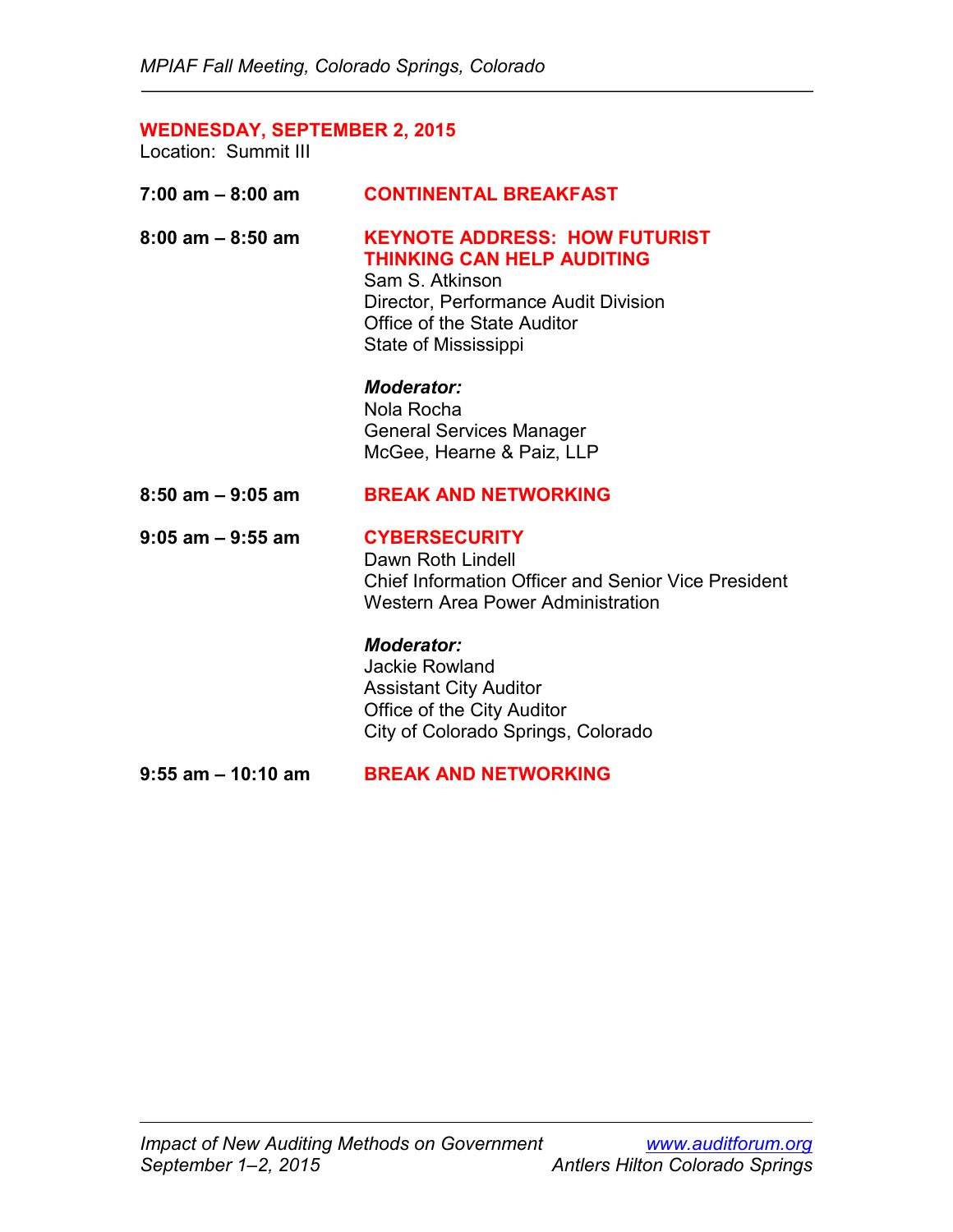### **WEDNESDAY, SEPTEMBER 2, 2015 (CONTINUED)**

Location: Summit III

| 10:10 am $-$ 11:00 am | <b>GAO'S GREEN BOOK AND COSO STANDARDS</b> |
|-----------------------|--------------------------------------------|
|                       | Eric H. Holbrook                           |
|                       | <b>Assistant Director</b>                  |
|                       | Financial Management and Assurance (FMA)   |
|                       | U.S. Government Accountability Office      |

#### *Moderator:*

Susan Quinlan Assistant Director, Field Operations Denver Field Office U.S. Government Accountability Office

# **11:00 am – 12:00 pm WORKING WELL WITH AUDITEES: STRATEGIES FOR EFFECTIVE COMMUNICATION**

Jenny Atchley Audit Supervisor Office of the State Auditor State of Colorado

Nina Frant Audit Manager Office of the State Auditor State of Colorado

#### *Moderator:*

Pam Robinson Public Funds Administrator Wyoming Department of Audit

**12:00 pm – 1:30 pm LUNCH**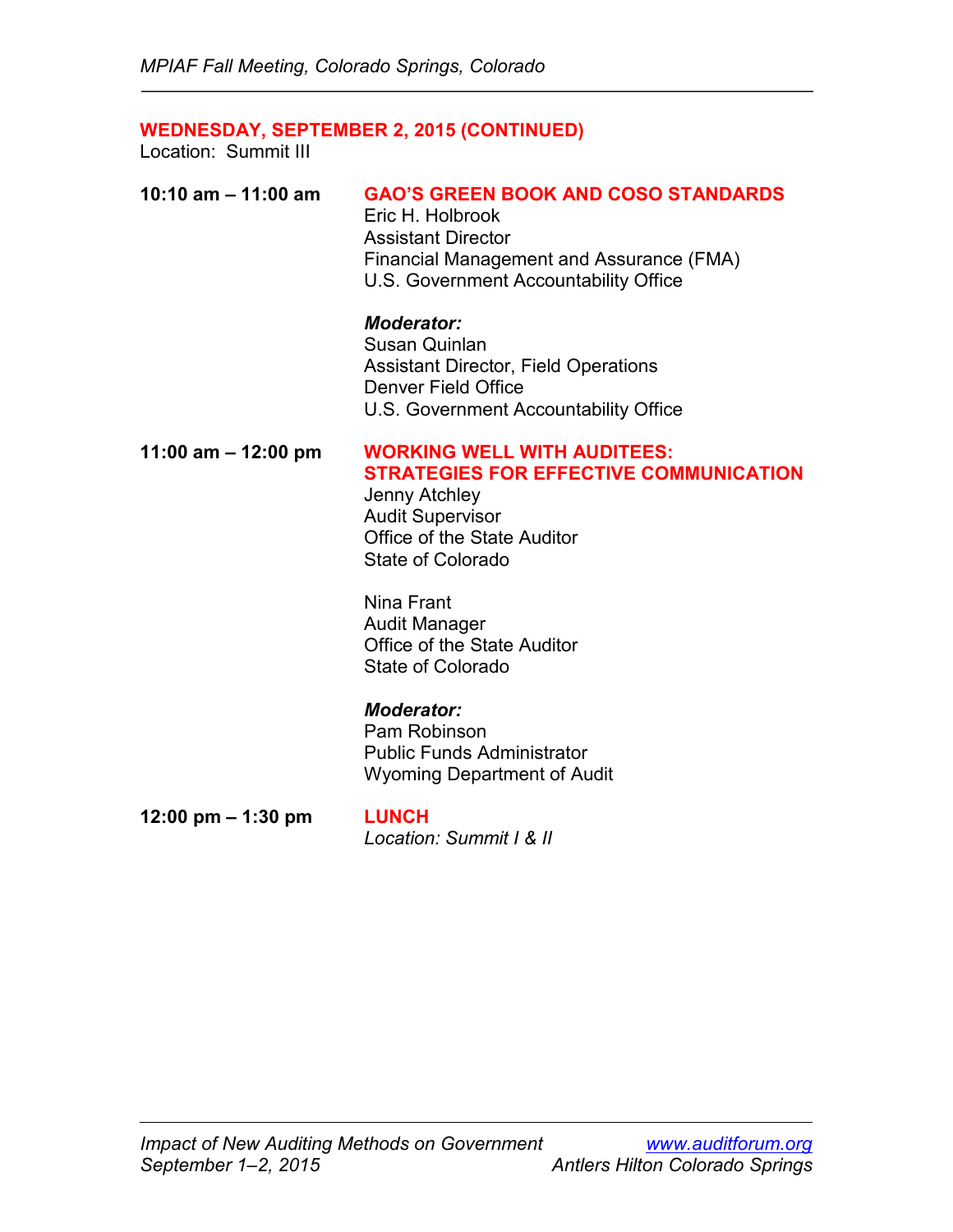# **WEDNESDAY, SEPTEMBER 2, 2015 (CONTINUED)**

| 1:30 pm $- 2:20$ pm                 | <b>REGIONAL ECONOMIC OUTLOOK</b><br>Dr. Martin Shields<br>Professor of Economics and Director Regional<br><b>Economics Institute</b><br><b>Department of Economics</b><br><b>Colorado State University</b> |
|-------------------------------------|------------------------------------------------------------------------------------------------------------------------------------------------------------------------------------------------------------|
|                                     | <b>Moderator:</b><br><b>Jackie Rowland</b><br><b>Assistant City Auditor</b><br>Office of the City Auditor<br>City of Colorado Springs, Colorado                                                            |
| $2:20 \text{ pm} - 2:35 \text{ pm}$ | <b>BREAK AND NETWORKING</b>                                                                                                                                                                                |
| $2:35$ pm $-3:25$ pm                | <b>GAO'S FRAUD RISK MANAGEMENT</b><br><b>FRAMEWORK</b><br><b>Steve Lord</b><br><b>Managing Director</b><br>Forensic Audits and Investigative Service (FAIS)<br>U.S. Government Accountability Office       |
|                                     | <b>Linda Miller</b><br><b>Assistant Director</b><br>Homeland Security and Justice (HSJ)<br>U.S. Government Accountability Office                                                                           |
|                                     | <b>Moderator:</b><br><b>Susan Quinlan</b><br><b>Assistant Director, Field Operations</b><br><b>Denver Field Office</b><br>U.S. Government Accountability Office                                            |
| $3:25$ pm $-3:40$ pm                | <b>BREAK AND NETWORKING</b>                                                                                                                                                                                |